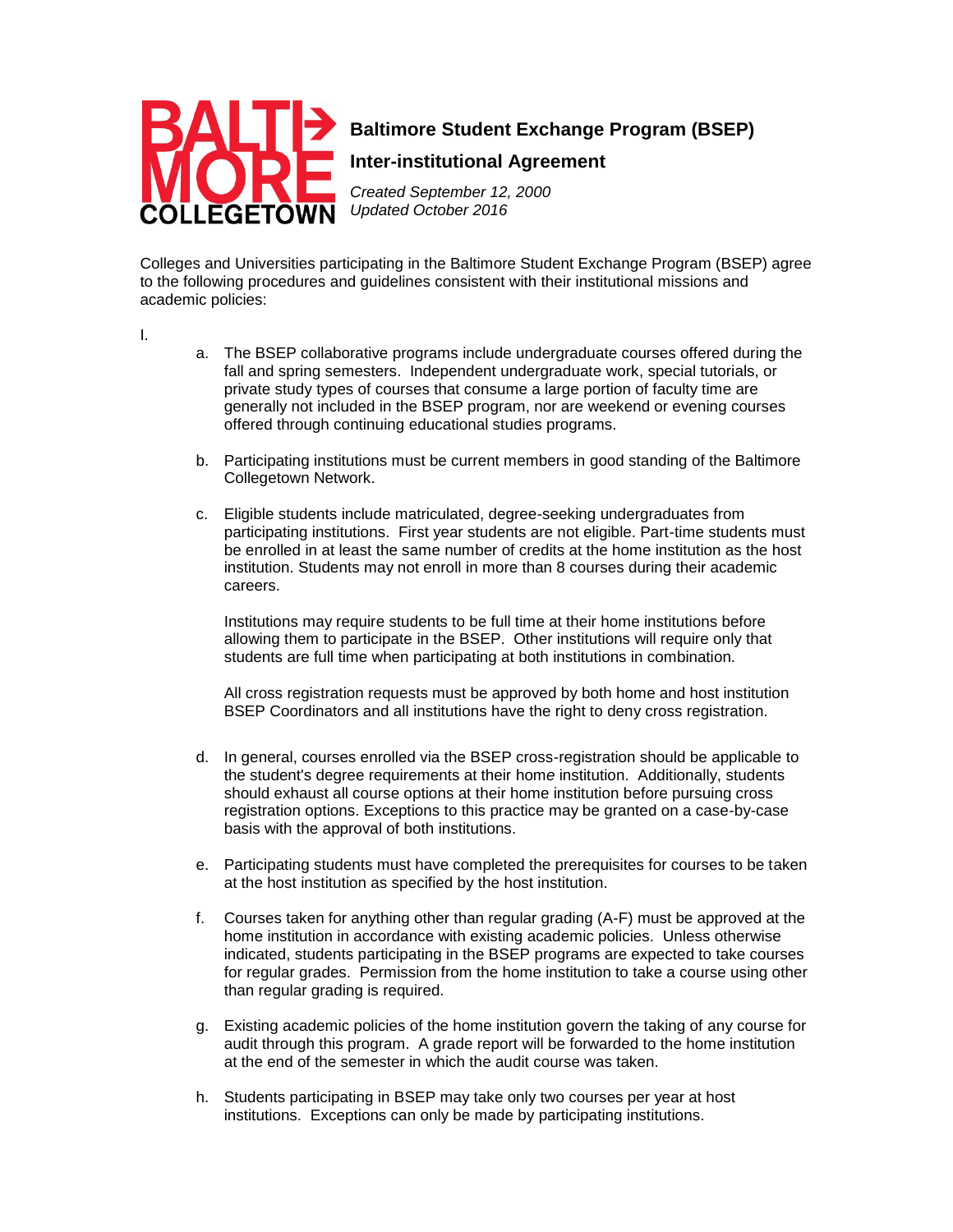- i. Registration priority for students participating in BSEP is determined by the host institution.
- j. Participating students are responsible for ascertaining the dates for final examinations in all enrolled courses at the host institution. Graduating seniors are advised to make arrangements with their instructors prior to the start of the semester and no later than the first week of classes if final grades need to be submitted earlier to the home institution's BSEP Coordinator/Registrar.
- k. Each institution will determine which courses taken through the BSEP program are appropriate for transfer or meeting specific degree requirements. For example, restrictions may be set by participating institutions on courses which are taught at the home institution, and/or the number of seminars, practica, internships, clinical experiences, independent study, direct readings, physical education courses or private music lessons that can be taken through this program.
- l. Some academic programs and specific courses may be closed to students participating in this program because of prior institutional commitments, screening requirements, or excessive enrollment at the host institution.

## II.

- a. Students are subject to the academic regulations of the host institution. Participating students are required to acquaint themselves with both the academic and nonacademic regulations of the host institution. These may include, but are not limited to, class attendance-absence, deadlines for grading options, deadlines for course changes and/or withdrawals, academic honor code, and final examination dates.
- b. Participating students who violate the host institution's academic policies regarding cheating and plagiarism are subject to the host institution's disciplinary procedures for handling such matters. The BSEP Coordinator at the host institution will notify the home institution's Coordinator/Registrar of the incident, actions taken, and appeal procedures. Further action by the home institution is left to institutional discretion. If the charges against the student are upheld, further participation in the BSEP is prohibited.
- c. Participating students, who have been charged with a violation of the host institution's code of conduct, are subject to the host institution's disciplinary policies and procedures. Procedures for notifying the host institution's Coordinator/Registrar are the same as outlined in II.D. Further disciplinary action by the home institution is left to institutional discretion.
- d. Participating students are subject to applicable non-academic regulations and penalties of the host institution that include, but are not limited to the student code of conduct, parking, library access and usage, technology access and usage.
- e. During the add/drop period (change of schedule period), students adjust their schedules through the BSEP Coordinator/Registrar's Office following the host institution's procedures, deadlines and policies. After the change of schedule period, course changes and/or withdrawals must be authorized by the home institution in accordance with policies and procedures, regulations and deadlines at the host institution. Participating students effecting a course change or withdrawal must notify the BSEP Coordinator/Registrar at their home institution.
- f. Participating students are responsible for attendance in classes at the host institution even when classes are not in session at the home institution.
- g. Before registering for a course through the BSEP, graduating seniors are advised to obtain permission from their instructor(s) to take the final examination earlier than the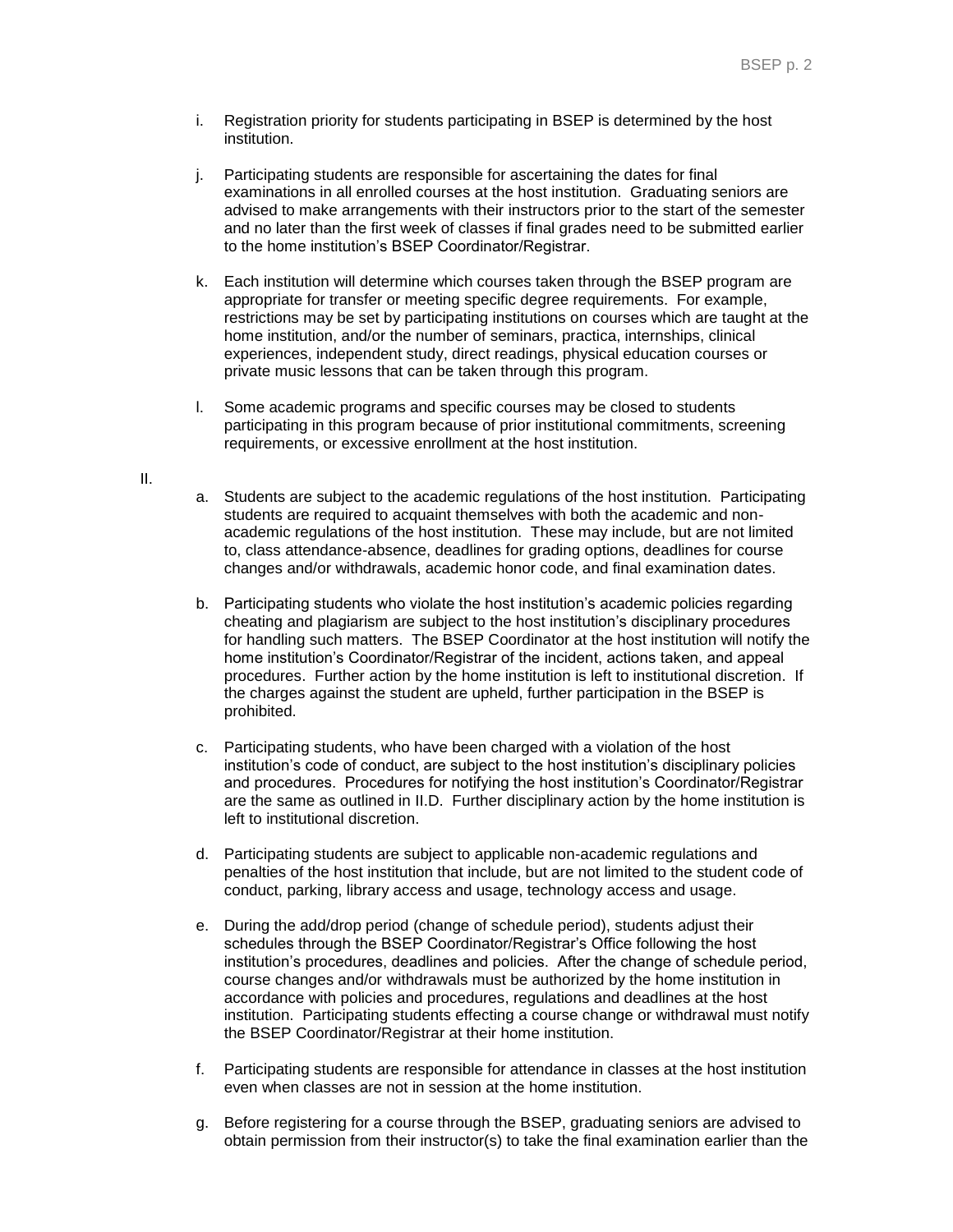host institution's published exam period in order to facilitate participation in commencement or graduation verification at the home institution.

The instructor should confirm exceptions to the final exam schedule to the host institution's BSEP Coordinator/Registrar. Notification of the actual grade(s) earned will be sent to the home institution. Notification of final grades will be sent to the student(s) by the home institution.

III.

- a. Coordinator/Registrars from participating BSEP institutions should regularly provide each other with information about changes to academic policies and procedures at their institutions. They should meet periodically to review existing exchange policies and procedures to determine their applicability to changing technology and student needs.
- b. Participating students register for inter-institutional courses through the home institution's BSEP Coordinator/Registrar. Registration is confirmed through existing procedures between home and host institutions. If a course is closed, canceled, or needs special permission, the host institution's BSEP Coordinator will notify the home institution's Coordinator and/or the student.
- c. Courses and grades earned through an inter-institutional program are posted on the home institution's student records in accordance with existing institutional policies and procedures. Notations regarding where a course was taken and where feasible, varying sub-topics, should be made on the student's records at the home institution.
- d. Credits and courses in BSEP inter-institutional exchanges are posted to the participating students' academic records at the home institution, and are calculated in students' academic totals (earned hours, quality hours, attempted hours, quality or grade point average) at the home institution, according to its grading policies.

The home institution determines applicability toward degree requirements.

- e. Final grades earned by participating students are reported to the home institution's BSEP Coordinator/Registrar. Grades may be released to participating students by the host institution in accordance with existing academic policies. The official student academic transcript is maintained by the home institution of students participating in the Baltimore Student Exchange Program.
- IV. Fees Except in special circumstances, participating students pay tuition and fees on a semester or per credit hour basis to the home institution. Occasionally, some courses require additional fees to cover materials, facilities, or equipment use and cannot be waived. These fees should be identified at the time of registration and must be paid by the student directly to the host institution.

Signatory: Agreed to this day

\_\_\_\_\_\_\_\_\_\_\_\_\_\_\_\_\_\_\_\_\_\_\_\_\_\_\_\_\_\_\_\_\_\_\_\_\_\_\_\_\_ President, Community College of Baltimore County

\_\_\_\_\_\_\_\_\_\_\_\_\_\_\_\_\_\_\_\_\_\_\_\_\_\_\_\_\_\_\_\_\_\_\_\_\_\_\_\_\_ President, Coppin State University

\_\_\_\_\_\_\_\_\_\_\_\_\_\_\_\_\_\_\_\_\_\_\_\_\_\_\_\_\_\_\_\_\_\_\_\_\_\_\_\_\_ President, Goucher College